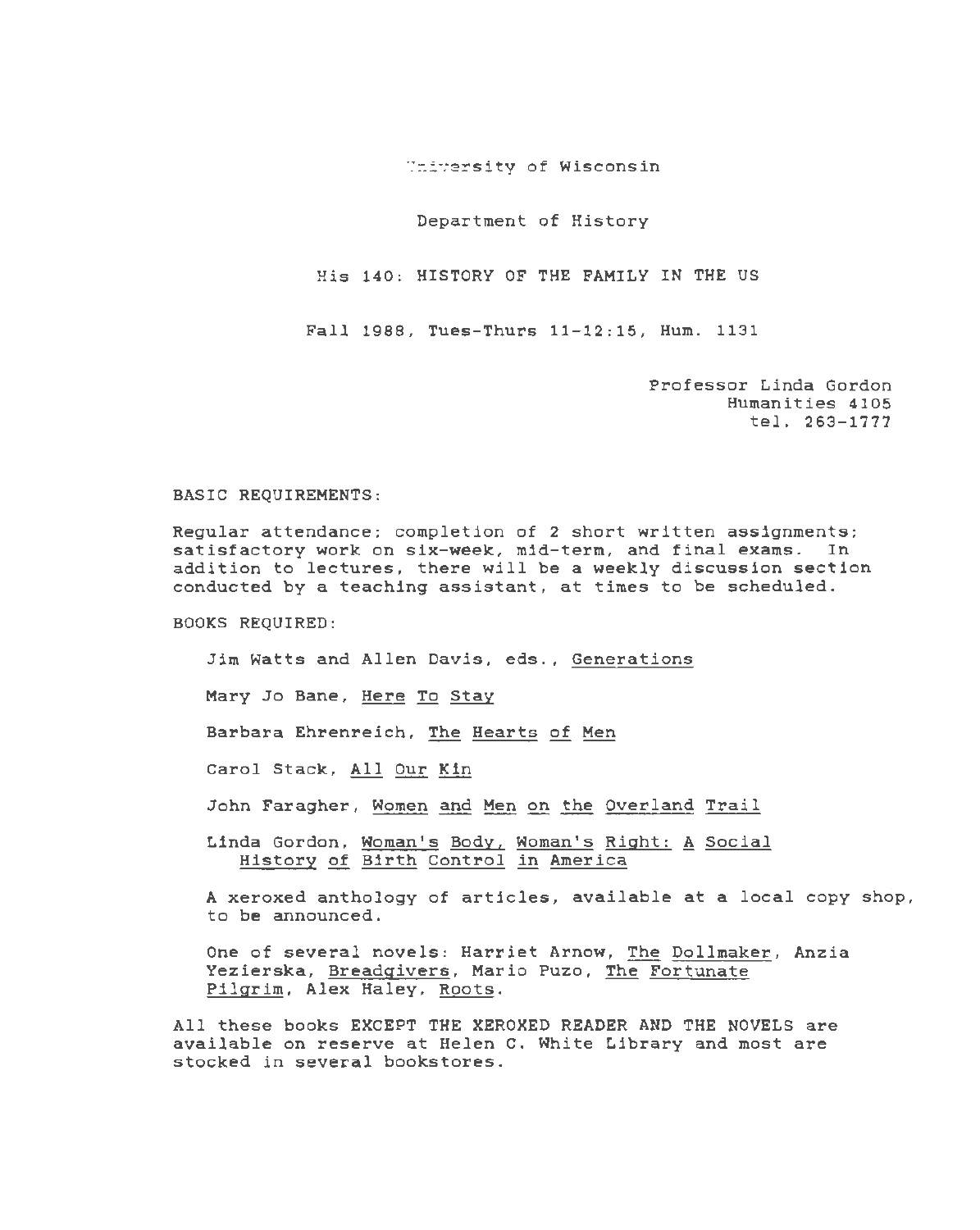WRITTEN WORK REQUIRED:

--two short-answer, multiple-choice exams, one at 6 weeks and another approximately at mid-semester --two short (3-4 page) papers --a final take-home exam

## APPROXIMATE SCHEDULE

(PLEASE NOTE: Writing assignments are listed here to give you a sense of what they will be like and to remind you when they are due. They *will* be fully explained each time.)

Sept. 6. Introduction.

Sept. 8. What *is* a Family?

Reading due: Watts and Davis, Introduction Demos article in xeroxed reader.

UNIT I. THE TRADITIONAL FAMILY: FAMILY AS COMMUNITY

Sept. 13. The Family Economy: Free and Slave

Reading due: Watts and Davis, 23-36 Faragher, chapters 2 and 6. "The Shaping of the Afro-American Family," in xeroxed reader Dudden, "Hired Girls," in xeroxed reader

Sept. 15. The Families of Our Ancestors: Parents and Children.

Reading due: Watts and Davis, pp. 9-22, 39-46 Frederick Douglass, excerpt in xeroxed reader

Sept. 20. The Families of Our Ancestors: Men and Women.

Reading due: Gordon, Woman's Body, Woman's Right, chapter 2; chapter 1 optional. Faragher, chapter 3-5.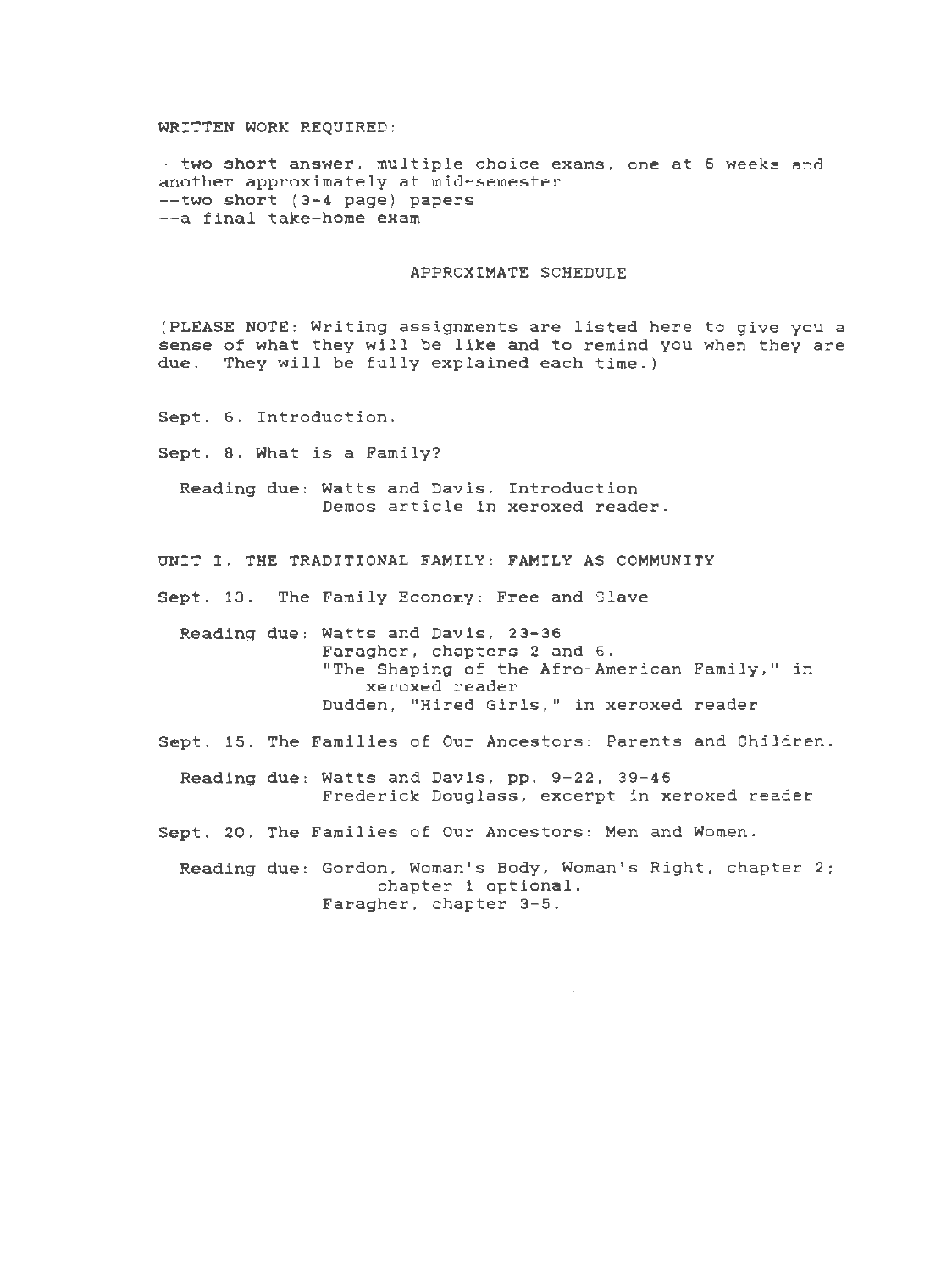UNIT II. THE FAMILY AS "REFUGE:" INDUSTRIAL SOCIETY.

Sept. 22-27. Wage Labor and the Families of Working People

Reading due: Hareven; Early; Dudden, "Domestics" and "Changing Patterns of Service;" and Tentler, in xeroxed reader

 $\omega_{\rm{max}} = 1.00$  and  $\omega_{\rm{max}}$ 

 $\mathcal{L}_{\text{max}}$  and  $\mathcal{L}_{\text{max}}$  and  $\mathcal{L}_{\text{max}}$ 

Sept. 27. ASSIGNMENT #1 due, topics to be distributed.

Sept. 29-0ct. 4. Immigration.

Reading due: Elizabeth Ewen, chapter in xeroxed reader Watts and Davis, pp. 53-102 (all of Part Three) "The Pashkas Eat Breakfast," in xeroxed reader Start to read the novel of your choice and plan to finish it by Nov. 12.

Oct. 6. Six week exam, covering all reading and lecture due through Oct. 6.

Oct. 11. The "Proper" Victorian Middle-Class Family: True Womanhood, True Manhood, and Sentimentalism.

Reading due: Welter, "Cult of True Womanhood," in xeroxed reader Smith-Rosenberg, "Female World of Love and Ritual," in xeroxed reader Smith-Rosenberg, Davy Crocket article, optional, in xeroxed reader Gordon, chapter 5

UNIT III. FAMILY AS ENCOUNTER GROUP: THE 20TH CENTURY

Oct. 13-18. The "sexual revolution" of 1910-1930: birth control, sexual permissiveness, autombiles, and cosmetics.

Reading due: Gordon, chapters 9 and 10. Watts and Davis, pp. 121-133, 140-150, 160-62.

Oct. 20. The Great Depression of the 1930s: unemployment, migration, and family adaptation.

Reading due: Watts and Davis, Part Five. Story of the Raparka family, in xeroxed reader. Start to read Carol Stack, All Our Kin and finish it by Dec. 8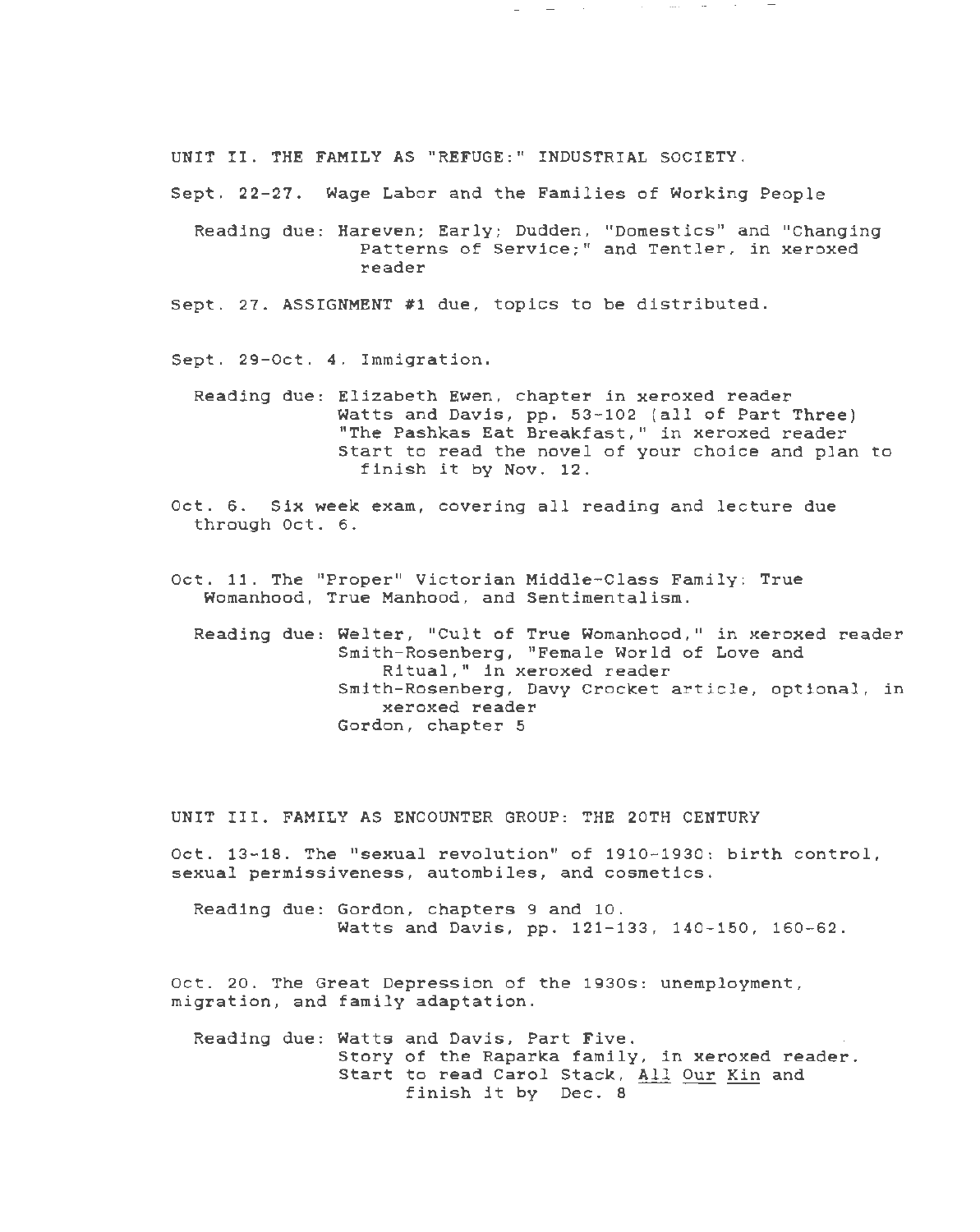Oct. 20. The Impact of World War II on the family.

Reading due: Gordon, chapter 12. Watts and Davis, Part Six.

Oct. 25. 1945-60. McCarthyism, Feminine Mystique, and the Family

Reading due: Ehrenreich, The Hearts of Men, chapters 3-5 The Feminine Mystique, *in* xeroxed reader

UNIT IV. SOME PARTICULAR TOPICS.

Oct. 27-Nov. 1. Childhood and Aging.

Reading due: Bane, chapters 1 and 3. In xeroxed reader, excerpts by McLoughlin, Brooks and Simonsen Mrs. Pashka and the Truant Officer, *in* reader.

Nov. 3-8. Housing and Housework.

Reading due: Wright and Clark excerpts *in* xeroxed reader

Nov. 10: Mid-term exam.

Nov. 15. Female-Headed Households.

Reading due: Bane, chapters 2 and 4. Garcia and Bernard articles *in* xeroxed reader

Nov. 17. Family Problems and Expert Intervention.

Reading due: Gordon, "Family Violence, Feminism and Social Control" in xeroxed reader Review "Mrs. Pashka and the Truant Officer," *in* xeroxed reader.

Nov. 22. ASSIGNMENT #2 due. The topics, to be announced, will be based on the general reading and the novel you have chosen.